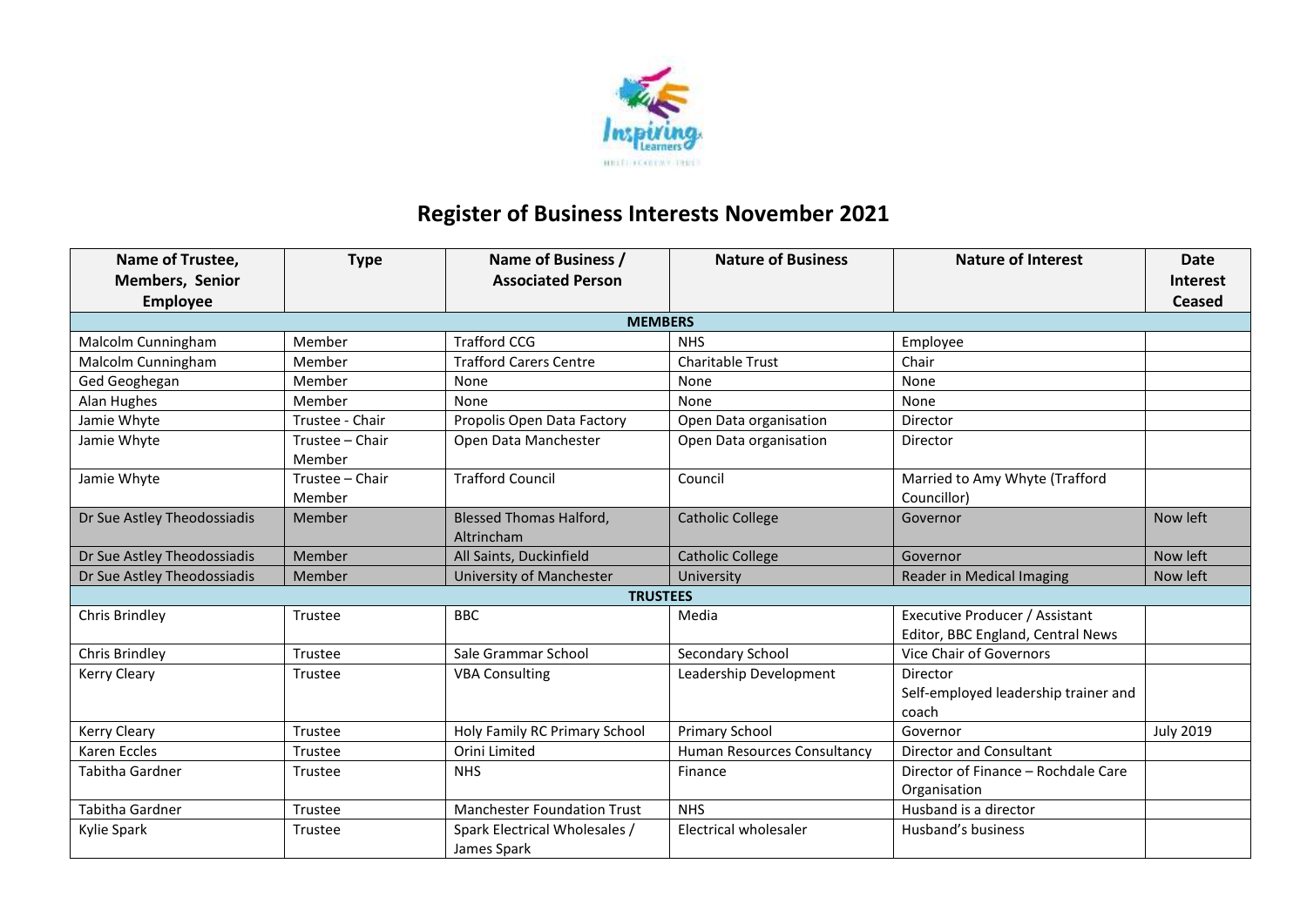| Kylie Spark             | Trustee          | James Spark (husband)             | Cloverlea Primary School        | Chair of Governors             |            |
|-------------------------|------------------|-----------------------------------|---------------------------------|--------------------------------|------------|
| Kylie Spark             | Trustee          | Inspiring Learners Multi          | Multi Academy Trust             | Head of Trust (CEO)            |            |
|                         |                  | <b>Academy Trust</b>              |                                 |                                |            |
| Kylie Spark             | Trustee          | <b>Tyntesfield Primary School</b> | <b>Primary Schools</b>          | <b>Executive Headteacher</b>   |            |
|                         |                  | <b>Bollin Primary School</b>      |                                 |                                |            |
| Jamie Whyte             | Trustee - Chair  | Propolis Open Data Factory        | Open Data organisation          | Director                       |            |
| Jamie Whyte             | Trustee – Chair  | Open Data Manchester              | Open Data organisation          | Director                       |            |
|                         | Member           |                                   |                                 |                                |            |
| Jamie Whyte             | Trustee - Chair  | <b>Trafford Council</b>           | Council                         | Married to Amy Whyte (Trafford |            |
|                         | Member           |                                   |                                 | Councillor)                    |            |
|                         |                  |                                   | <b>GOVERNORS - BOLLIN</b>       |                                |            |
| Sinead Barry            | LGB              | None                              | None                            | None                           |            |
| Steph Cosgrove          | LGB              | None                              | None                            | None                           |            |
| Laura Davenport         | LGB              | None                              | None                            | None                           |            |
| Helen Johnson           | LGB (Chair)      | Sale Grammar School               | Secondary School                | <b>Parent Governor</b>         |            |
| Helen Johnson           | LGB              | <b>Tyntesfield Primary School</b> | <b>Primary School</b>           | Chair of Governors             |            |
| Owen Napier             | LGB              | <b>Flixton Primary School</b>     | <b>Primary School</b>           | Governor                       | April 2020 |
| Owen Napier             | LGB              | <b>Tyntesfield Primary School</b> | <b>Primary School</b>           | Governor                       |            |
| Owen Napier             | LGB              | Computeam Ltd                     | IT services for education and   | Director                       |            |
|                         |                  |                                   | business                        |                                |            |
| Natanya O'Hara          | LGB (Head)       | None                              | none                            | None                           |            |
| Jane Pope               | LGB              | <b>Tyntesfield Primary School</b> | <b>Primary School</b>           | Governor                       |            |
| Elizabeth Robinson      | LGB              | None                              | None                            | None                           |            |
| <b>Michal Struggles</b> | LGB (Vice Chair) | None                              | None                            | None                           |            |
| Siobhan Thompson        | LGB              | PT Property Group                 | Property rental (residential)   | Director                       |            |
| Siobhan Thompson        | LGB              | <b>Tyntesfield Primary School</b> | <b>Primary School</b>           | Governor                       |            |
|                         |                  |                                   | <b>GOVERNORS - TYNTESFIELD</b>  |                                |            |
| Jean Arnold             | LGB              | None                              | None                            | None                           |            |
| John Bowhay             | LGB              | None                              | None                            | None                           |            |
| Michelle Gibb           | LGB              | None                              | None                            | None                           |            |
| Ken Hunt                | LGB              | None                              | None                            | None                           |            |
| Helen Johnson           | LGB              | Sale Grammar School               | Secondary School                | Parent Governor                |            |
| Helen Johnson           | LGB              | <b>Bollin Primary School</b>      | <b>Primary School</b>           | <b>Chair of Governors</b>      |            |
| Kathryn Manion          | LGB              | PE and Sports Hub                 | Sports Coaching in Primary      | <b>Husband is Director</b>     |            |
|                         |                  |                                   | <b>Schools</b>                  |                                |            |
| Kathryn Manion          | <b>LGB</b>       | PE Passport Ltd                   | PE Passport Ltd is a company    | <b>Husband is Director</b>     |            |
|                         |                  |                                   | who have designed a PE app      |                                |            |
|                         |                  |                                   | which enables teachers to plan, |                                |            |
|                         |                  |                                   | assess and analyse PE data      |                                |            |
|                         |                  |                                   | within schools                  |                                |            |
| Joe Moss                | <b>LGB</b>       | None                              | None                            | None                           |            |